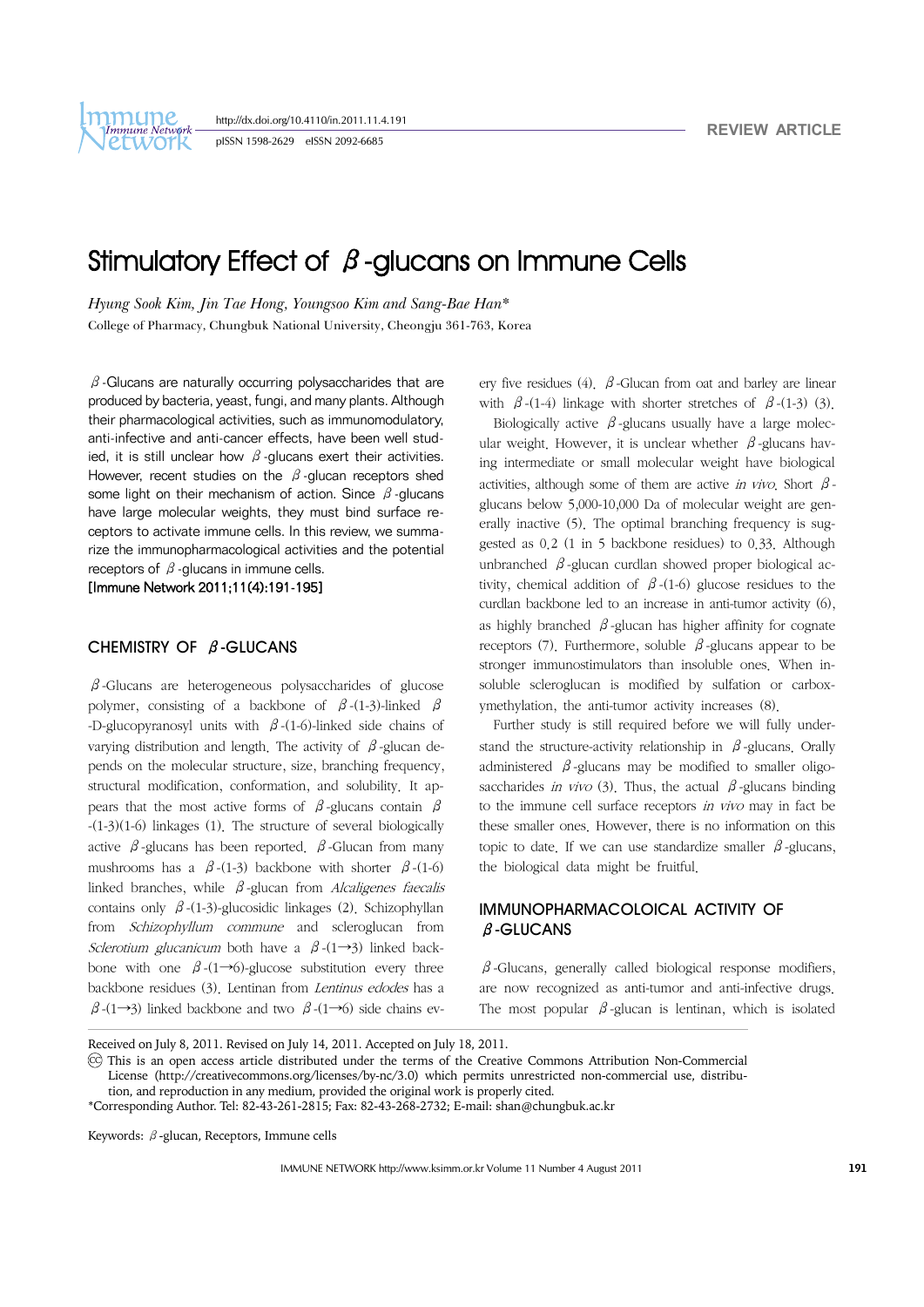from fruiting bodies of Lentinus edodes is the most popular  $\beta$ -glucan and is a well-known drug with anti-tumor and anti-infective activities (9).  $\beta$ -Glucan has been shown to protect against infection by bacteria, viruses, and pathogenic microorganisms (10).  $\beta$ -Glucan also prevents cancer promotion and progression and has synergistic anti-tumor effects with monoclonal antibodies and cancer chemotherapeutics (11).  $\beta$ -Glucan promotes antibody-dependent cellular cytotoxicity through a biological pathway involved in carcinogenesis (12). However, lentinan might not directly affect cancer cells or infectious microorganisms. There are no reports on the direct effect of lentinan on these cells. Instead, it is believed that lentinan shows these biological activities through activation of host immune systems.

The effects of  $\beta$ -glucans on immune cells are well established. Traditionally, macrophages and dendritic cells are considered the main target cells of  $\beta$ -glucans, although neutrophils, B cells, T cells, and natural killer cells are also known to be activated by  $\beta$ -glucan. The immunomodulatory activities of  $\beta$ -glucans are usually studied with regard to the activation of macrophages. Lentinan enhances cytotoxic activity and inflammatory cytokines of primary macrophages and RAW264.7 cell lines (13). It can also enhance the phenotypic and functional maturation of dendritic cells with significant IL-12 production (14). Stimulatory effects of lentinan on T cells have also been reported. Lentinan enhances the virus-specific T cell functions induced by DNA vaccine, acts as a vaccine adjuvant (15), and increases T cell functions in tumor-bearing mice (16) and malaria-infected mice (10). In addition, lentinan is reported to enhance T cell functions in cancer patients (17). However, there is no report showing that lentinan directly activates T cells in vitro. It has been demonstrated that lentinan indirectly activates T cells via IL-12 and IFN-γ produced by lentinan-activated macrophages and dendritic cells (18). However, lentinan might be an indirect activator of T cells and T cell activation might be observed only under *in vivo* conditions with mixed immune cell subsets. It has been reported that lentinan increases NK cell-mediated killing of Yac-1 cells both *in vitro* and *in vivo* (19). However, this does not necessarily mean that lentinan directly activates NK cells, since total spleen cells were used in this experiment. The only clear fact is that  $\beta$ -glucan directly activates macrophages and dendritic cells, but the effect of  $\beta$ -glucan on other immune cells remains controversial. Further in vitro studies with purified immune cell subsets are required to clarify whether  $\beta$ -glucan directly activates these cells.

## $\beta$ -GLUCAN RECEPTORS

Macrophages and dendritic cells have typical cell surface receptors called pattern recognition receptors (PRRs) that detect innately non-self molecules including pathogen-associated molecular patterns (PAMPs) (20).  $\beta$ -Glucans might act as PAMPs and are recognized by PRRs, since  $\beta$ -glucans cannot directly penetrate cell membrane due to their large molecular size (3). The major PRRs for  $\beta$ -glucans might be dectin-1 and the roll-like receptor (TLR). Upon binding with  $\beta$ -glucan, dectin-1 and TLR might inducing signaling cascade and activate immune cells. Other receptors, such as complement receptor 3 (CR3), scavenge receptors (SR), and lactosylceramide (LacCer), might be involved (20).

#### DECTIN-1

Dectin-1 is a lectin that consists of four components: an extracellular carbohydrate-recognition domain, a short stalk region, a single transmembrane region, and a short 40 amino acid intracellular cytoplasmic tail (21). Dectin-1 consists of 244 amino acids and has six cysteine residues. In particular, two amino acids (Trp221 and His223) located near the fourth cysteine residue appear to be critical for binding of  $\beta$ -glucans (22). Dectin-1 specifically recognizes  $\beta$ -(1-3)(1-6) glucans from fungi, plants, and bacteria (23). However, it is not reactive toward  $\beta$ -(1-4) glucans or  $\alpha$ -mannan (24).

Binding of dectin-1 with  $\beta$ -glucans induces several signaling pathways to activate innate immune responses, such as phagocytosis, ROS production, and inflammatory cytokine production (25). The cytoplasmic tail of dectin-1 has an immunoreceptor tyrosine-based activation (ITAM)-like motif (YxxxI/Lx7YxxL) to activate tyrosine kinases (26). Upon ligand binding, tyrosines in the ITAM sequences are phosphorylated by Src family kinases, providing a docking site for Syk (spleen tyrosine kinase) by interacting with the two SH2 (Src homology 2) domains of Syk (26). The spacing between the YxxxL sequences is important to engage both SH2 domains of Syk family kinase, thus contributing to enzyme activation (27). Activated phospholipase C  $\gamma$  (PLC  $\gamma$ ) produces inositol trisphosphate and diacylglycerol (DAG) (28). Also, Syk activates the PI3K/Akt pathway, MAPK, NFAT, and NF-κB (29).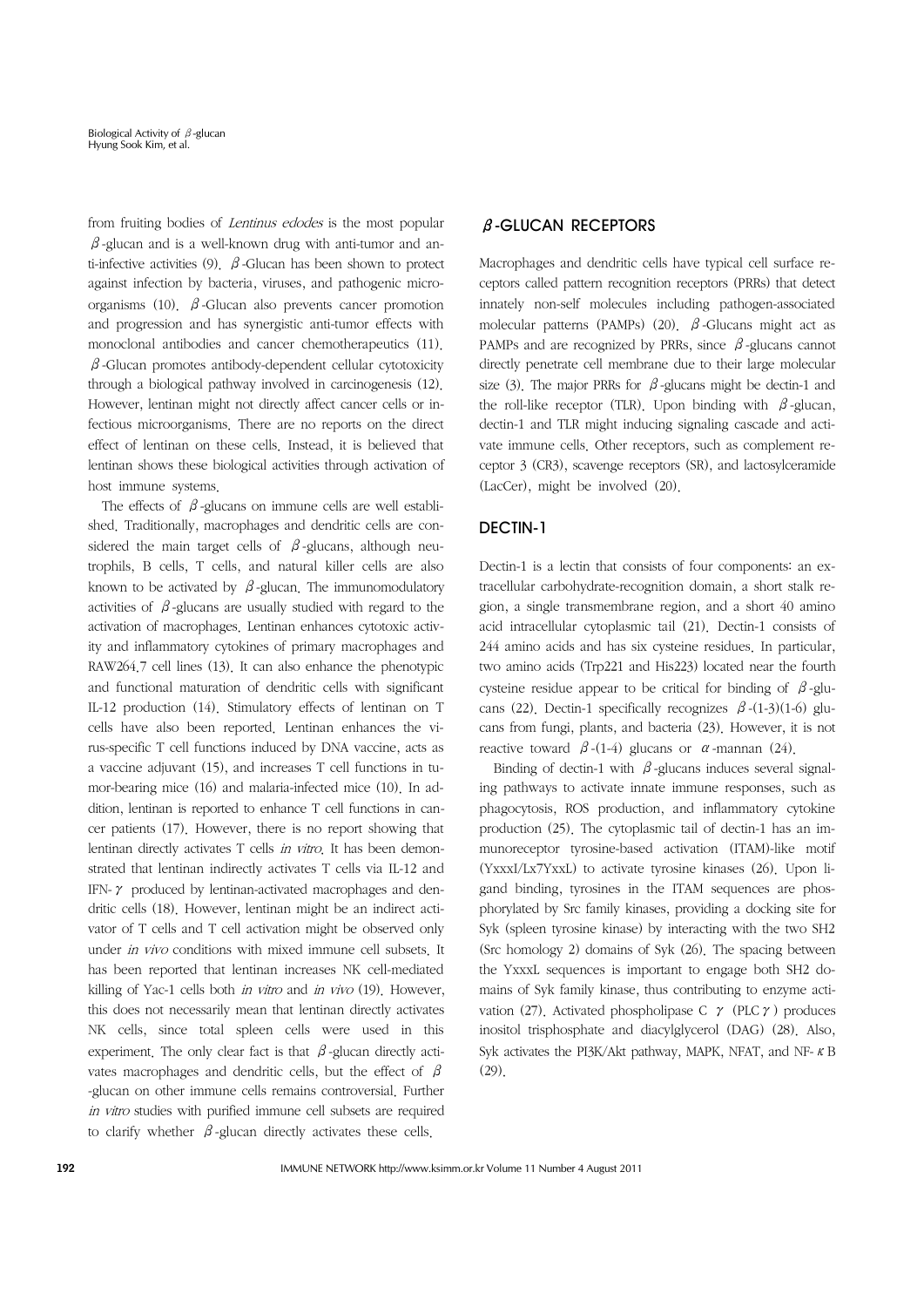#### TLRs

TLRs are expressed on macrophages, dendritic cells, B cells, T cells and endothelial cells and are type I transmembrane receptors of a novel protein family. At least 13 members of this family exist in human. TLRs can recognize diverse microbes including fungi, bacteria, viruses and protozoa. Several ligands have been shown to bind TLRs: TLR2-zymosan, TLR3-dsRNA, TLR4-LPS, and TLR5-Flagellin, etc. (3). Binding of specific ligands to TLRs induces several signaling pathways, such as My88-mediated signaling and TRIF-mediated signaling. TLR signaling usually results in activation of NF-κB and MAPK signalings (30). There are many  $\beta$ -glucans that can bind to TLRs. For example, zymosan binds to TLR2/4 of macrophages and increases the cytokine production such as TNF- $\alpha$  and IL-12 via NF-  $\kappa$  B signaling (31).  $\beta$ -Glucans isolated from plants, such as Sparassis crispa, Phellinus linteus, Platycodon grandiflorum, Cordyceps millitaris, and Angelica gigas Nakai, induce dendritic cell maturation through binding to TLR4 (32-37). Signalings downstream from TLRs or dectin-1 might cross-talk with each other (38). Zymosan can bind both dectin-1 and TLR2, and both dectin-1/Syk and TLR/Myd88 signalings are required to fully induce the translocation of NF-κB subunits to the nucleus (39).

## OTHER RECEPTORS

First identified over 25 years ago, CR3 can recognize carbohydrates (40). CR3 acts as an opsonic receptor for the complement component and as a nonopsonic receptor for a variety of exogenous ligands. CR3 is a heterodimeric transmembrane integrin consisting of CD11b ( $\alpha_{\rm m}$ ) and CD18 ( $\beta_{2}$ ) chains. CD11b has two binding sites. One for  $\beta$ -glucan is located within the C terminus, while the other for iC3b (cleaved component 3 fragment of serum complement system) is located within the N-terminus (40). Binding of  $\beta$ -glucan to the C-terminal lectin domain increases adhesion to microbial cells and activates iC3b pathways causing tumor cytotoxicity (41). Ligand binding of CR3 is known to mediate intracellular signaling and induce a variety of cellular responses, including adhesion, cytotoxicity, phagocytosis and migration (41). However, whether CR3 directly binds to  $\beta$ -glucan is still unclear. CR3-deficiency in NK cells reduced cytotoxicity, but CR3-deficient leukocytes are still capable of recognizing and responding to  $\beta$ -glucan (42). The  $\beta$ -glucan of small molecular size binds to CR3 in NK cells and that of large molecular size binds dectin-1 and TLRs in macrophages and dendritic cells.

 LacCer (CDw17 and Gal4Glc1Cer) is expressed on neutrophils and endothelial cells. LacCer recognizes a variety of microbes and pathogens, including fungi, such as Candida albicans, Cryptococcus neoformans, and Saccharomyces cerevisiae (43). It consists of a hydrophobic ceramide and a hydrophilic sugar moiety and is identified as a receptor for  $\beta$ -glucan (44). The interaction of  $\beta$ -glucan with LacCer induces a number of cellular responses in vitro. In alveolar neutrophils, β-glucan from Pneumocystis carinii can induce the production of macrophage inflammatory protein-2 (MIP-2) and TNF- $\alpha$  via NF- $\kappa$  B and PKC signaling. Blocking antibodies to LacCer or CR3 are also reported to inhibit  $\beta$ -glucan binding to and the activation of human neutrophils (45).

 SR are expressed on epithelial cells, endothelial cells and myeloid cells and comprise a family of proteins that are structurally diverse and have a range of cellular functions (46). SR were initially described in cultured macrophages in which they mediate cholesterol uptake. Based on their structures, SR can be categorized into class A, B and C. SR-A has a collagen-like domain, which is essential for ligand binding (47). SR recognizes a variety of ligands including LDL (low-density lipoprotein), HDL (high-density lipoprotein), selected polyanionic molecules, and a number of microbes (47). SR has also been implicated in the recognition of  $\beta$ -glucan. Lentinan can bind to SR and activate multiple signals, such as PI3K, Akt kinase, and MAPK (47).

#### SUMMARY

 $\beta$ -Glucans are potent immunomodulators that have multiple activities such as anti-tumor and anti-infective activities. However, how  $\beta$ -glucan exerts these diverse biological activities is still unknown. The first step mediating  $\beta$ -glucan action might be immunostimulation. In particular, binding of  $\beta$ -glucan to specific receptors in macrophages and dendritic cells can induce the production of various cytokines, indirectly activating other immune cells such as T cells and B cells under in vivo conditions. Systemic immunostimulation might be the main route in preventing the growth of cancer cells and infective microorganisms in the host. Several  $\beta$ -glucan receptors in macrophages and dendritic cells, such as dectin-1 and TLRs, might play a key role in the recognition of  $\beta$ -glucans, but the exact signaling pathways downstream from the respective receptors and the cross-talk between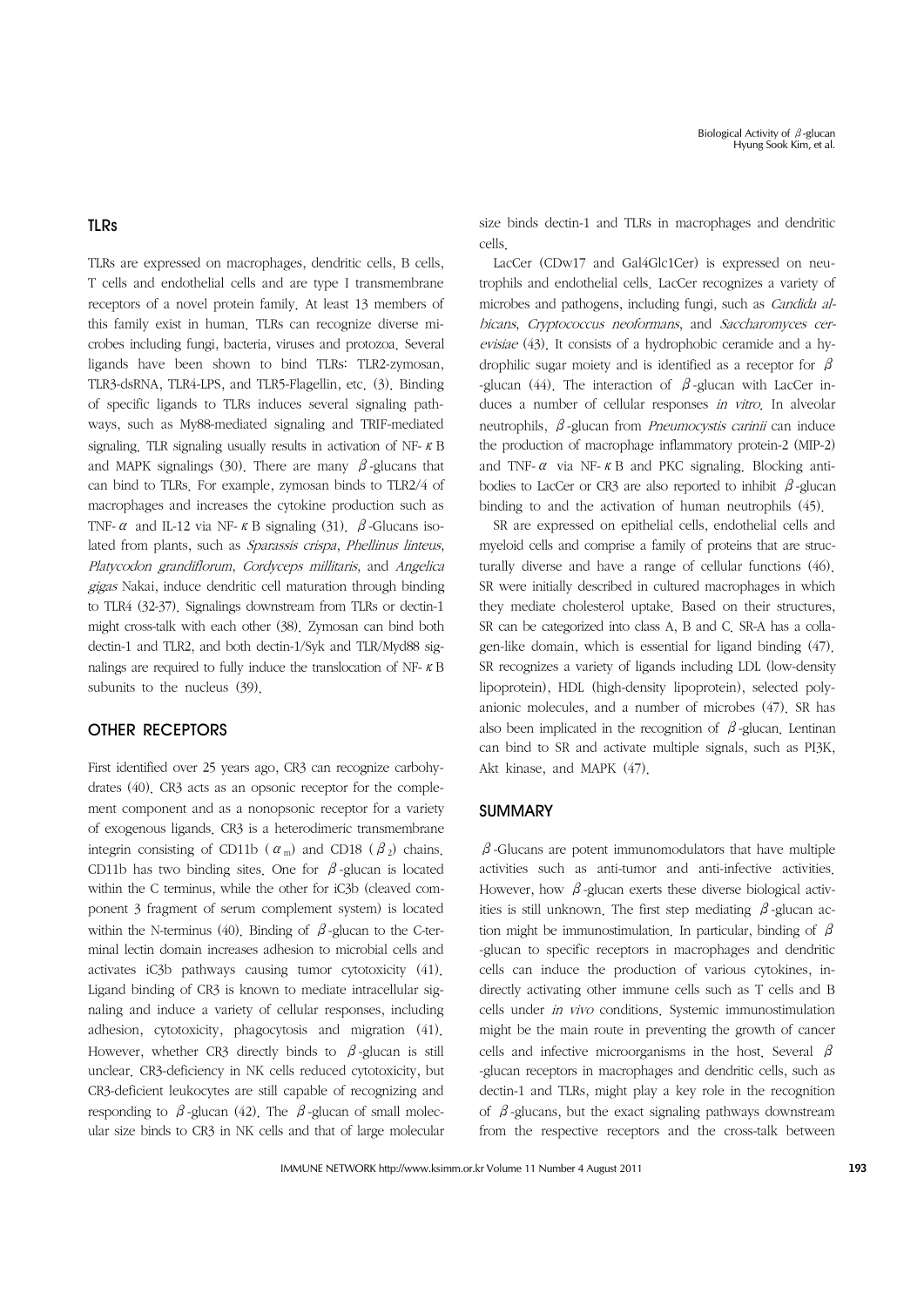them is unclear to date. If we can understand these issues in greater detail,  $\beta$ -glucans might be widely used in the therapy of cancer and infectious diseases.

## ACKNOWLEDGEMENTS

This work was supported by the research grant of the Chungbuk National University in 2010.

## CONFLICTS OF INTEREST

The authors have no financial conflict of interest.

## **REFERENCES**

- 1. Demleitner S, Kraus J, Franz G: Synthesis and antitumour activity of sulfoalkyl derivatives of curdlan and lichenan. Carbohydr Res 226;247-252, 1992.
- 2. McIntosh M, Stone BA, Stanisich VA: Curdlan and other bacterial (1→3)-beta-D-glucans. Appl Microbiol Biotechnol 68; 163-173, 2005.
- 3. Chen J, Seviour R: Medicinal importance of fungal beta-(1→3), (1→6)-glucans. Mycol Res 111;635-652, 2007.
- 4. Suzuki M, Takatsuki F, Maeda YY, Hamuro J, Chihara G: Antitumor and immunological activity of lentinan in comparison with LPS. Int J Immunopharmacol 16;463-468, 1994.
- 5. Zhang L, Li X, Xu X, Zeng F: Correlation between antitumor activity, molecular weight, and conformation of lentinan. Carbohydr Res 340;1515-1521, 2005.
- 6. Jamois F, Ferrières V, Guégan JP, Yvin JC, Plusquellec D, Vetvicka V: Glucan-like synthetic oligosaccharides: iterative synthesis of linear oligo-beta-(1,3)-glucans and immunostimulatory effects. Glycobiology 15;393-407, 2005.
- 7. Mueller A, Raptis J, Rice PJ, Kalbfleisch JH, Stout RD, Ensley HE, Browder W, Williams DL: The influence of glucan polymer structure and solution conformation on binding to (1→3)-beta-D-glucan receptors in a human monocyte-like cell line. Glycobiology 10;339-346, 2000.
- 8. Wang Y, Zhang L, Li Y, Hou X, Zeng F: Correlation of structure to antitumor activities of five derivatives of a beta-glucan from Poria cocos sclerotium. Carbohydr Res 339;2567-2574, 2004.
- 9. Chihara G, Hamuro J, Maeda Y, Arai Y, Fukuoka F: Fractionation and purification of the polysaccharides with marked antitumor activity, especially lentinan, from Lentinus edodes (Berk.) Sing. (an edible mushroom). Cancer Res 30;2776-2781, 1970.
- 10. Zhou LD, Zhang QH, Zhang Y, Liu J, Cao YM: The shiitake mushroom-derived immuno-stimulant lentinan protects against murine malaria blood-stage infection by evoking adaptive immune-responses. Int Immunopharmacol 9;455-462, 2009.
- 11. Harada K, Itashiki Y, Takenawa T, Ueyama Y: Effects of lentinan alone and in combination with fluoropyrimidine anticancer agent on growth of human oral squamous cell carcino-

ma in vitro and in vivo. Int J Oncol 37;623-631, 2010.

- 12. Sier CF, Gelderman KA, Prins FA, Gorter A: Beta-glucan enhanced killing of renal cell carcinoma micrometastases by monoclonal antibody G250 directed complement activation. Int J Cancer 109;900-908, 2004.
- 13. Kerékgyártó C, Virág L, Tankó L, Chihara G, Fachet J: Strain differences in the cytotoxic activity and TNF production of murine macrophages stimulated by lentinan. Int J Immunopharmacol 18;347-353, 1996.
- 14. Chan WK, Law HK, Lin ZB, Lau YL, Chan GC: Response of human dendritic cells to different immunomodulatory polysaccharides derived from mushroom and barley. Int Immunol 19;891-899, 2007.
- 15. Wang J, Dong S, Liu C, Wang W, Sun S, Gu J, Wang Y, Boraschi D, Qu D: beta-Glucan oligosaccharide enhances CD8(+) T cells immune response induced by a DNA vaccine encoding hepatitis B virus core antigen. J Biomed Biotechnol 2010;645213, 2010.
- 16. McCormack E, Skavland J, Mujic M, Bruserud Ø, Gjertsen BT: Lentinan: hematopoietic, immunological, and efficacy studies in a syngeneic model of acute myeloid leukemia. Nutr Cancer 62;574-583, 2010.
- 17. Yoshino S, Tabata T, Hazama S, Iizuka N, Yamamoto K, Hirayama M, Tangoku A, Oka M: Immunoregulatory effects of the antitumor polysaccharide lentinan on Th1/Th2 balance in patients with digestive cancers. Anticancer Res 20;4707- 4711, 2000.
- 18. Murata Y, Shimamura T, Tagami T, Takatsuki F, Hamuro J: The skewing to Th1 induced by lentinan is directed through the distinctive cytokine production by macrophages with elevated intracellular glutathione content. Int Immunopharmacol 2;673-689, 2002.
- 19. Vetvicka V, Vetvickova J, Frank J, Yvin JC: Enhancing effects of new biological response modifier beta-1,3 glucan sulfate PS3 on immune reactions. Biomed Pharmacother 62;283-288, 2008.
- 20. Brown GD, Gordon S: Immune recognition of fungal beta-glucans. Cell Microbiol 7;471-479, 2005.
- 21. Ariizumi K, Shen GL, Shikano S, Xu S, Ritter R 3rd, Kumamoto T, Edelbaum D, Morita A, Bergstresser PR, Takashima A: Identification of a novel, dendritic cell-associated molecule, dectin-1, by subtractive cDNA cloning. J Biol Chem 275; 20157-20167, 2000.
- 22. Adachi Y, Ishii T, Ikeda Y, Hoshino A, Tamura H, Aketagawa J, Tanaka S, Ohno N: Characterization of beta-glucan recognition site on C-type lectin, dectin 1. Infect Immun 72;4159- 4171, 2004.
- 23. Palma AS, Feizi T, Zhang Y, Stoll MS, Lawson AM, Díaz-Rodríguez E, Campanero-Rhodes MA, Costa J, Gordon S, Brown GD, Chai W: Ligands for the beta-glucan receptor, Dectin-1, assigned using "designer" microarrays of oligosaccharide probes (neoglycolipids) generated from glucan polysaccharides. J Biol Chem 281;5771-5779, 2006.
- 24. Brown GD, Taylor PR, Reid DM, Willment JA, Williams DL, Martinez-Pomares L, Wong SY, Gordon S: Dectin-1 is a major beta-glucan receptor on macrophages. J Exp Med 196;407- 412, 2002.
- 25. Grünebach F, Weck MM, Reichert J, Brossart P: Molecular and